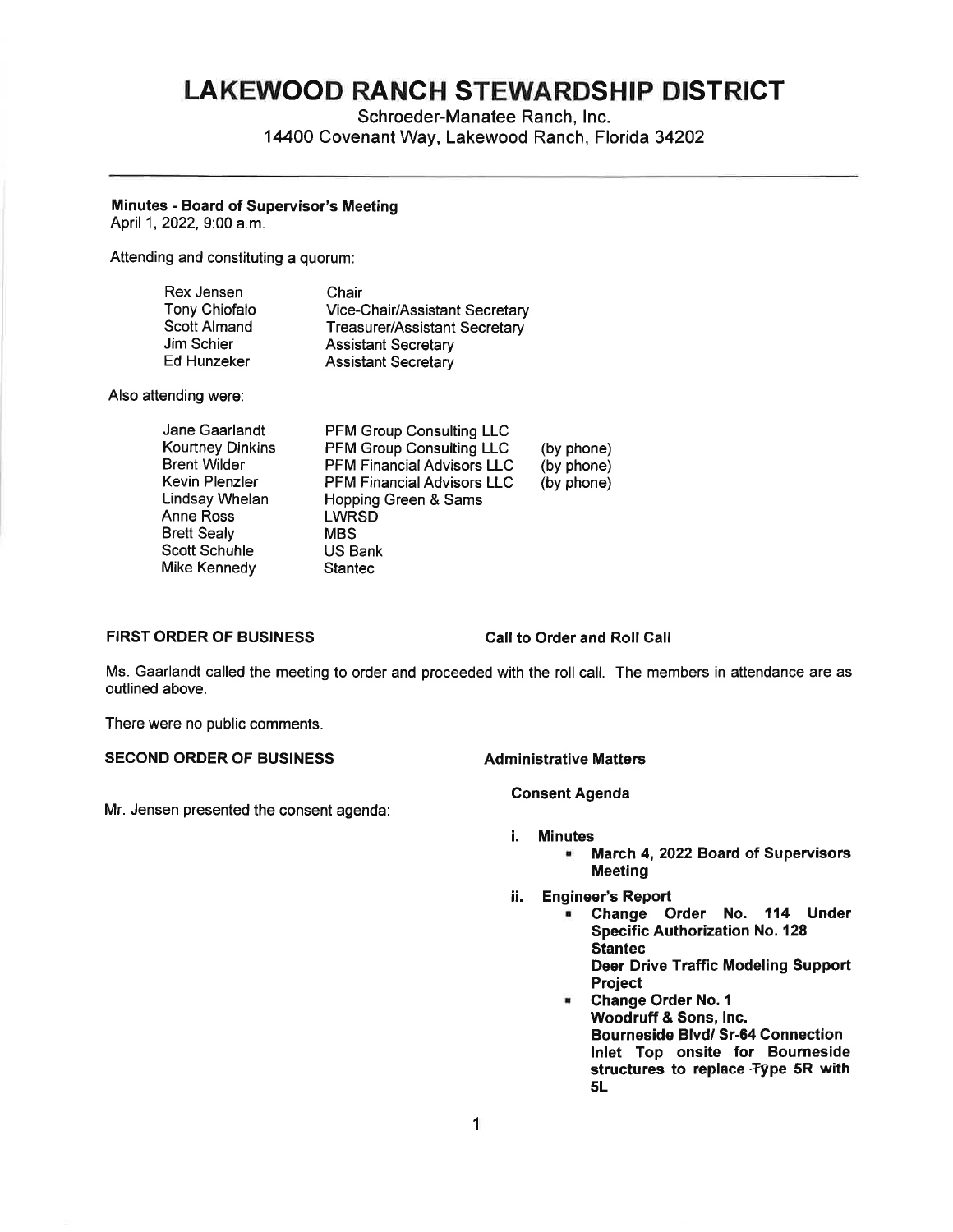• **Change Order No. 3 Frederick Derr** & **Company, Inc. Lakewood Centre CORE phase 2 and SR-70 Turn Lanes 3 Quantity overruns in order to dig the ponds to plan design; diving the 3 proposed pressure pipes below irr main Conduit overruns/ underruns of bid form quantities; turn lane to remove and rebuild; FDOT to mill and overlay** 

On MOTION by Mr. Chiofalo, seconded by Mr. Almand, with all in favor, the Board of Supervisors of the Lakewood Ranch Stewardship District approved the items on the consent agenda.

### **THIRD ORDER OF BUSINESS CONSUMING BUSINESS Matters**

**Consideration of Bid Award for Waterside Lift Station #12** 

- **A. Award Recommendation Letter and Bid Tabulation**
- **B. Resolution 2022-16, Award of Contract**

Mr. Kennedy presented the presented the recommendation to award the contract for Waterside Lift Station #12 to Westra Construction Corporation for the total bid amount of \$[1,460,367.40](https://1,460,367.40). Mr. Kennedy confirmed the amount was within budget.

On MOTION by Mr. Chiofalo, seconded by Mr. Almand, with all in favor, the Board of Supervisors of the Lakewood Ranch Stewardship District approved Resolution 2022-16, Award of Contract.

#### **FOURTH ORDER OF BUSINESS FINANCIAL FINANCIAL Matters**

Mr. Almand presented for the Board's Consideration:

Draw Requests

**Requisition List for Draw No. 28 The Villages of Lakewood Ranch South Pre-Funding** - **Landowner/County Construction Funding Agreement** 

On MOTION by Mr. Chiofalo, seconded by Mr. Schier, with all in favor, the Board of Supervisors of the Lakewood Ranch Stewardship District accepted the Construction Funding and approved payment of Requisition List No. 28 for The Villages of Lakewood Ranch South.

> **Requisition List for Draw No. 7 Northeast Sector Pre-Funding**

On MOTION by Mr. Chiofalo, seconded by Mr. Schier, with all in favor, the Board of Supervisors of the Lakewood Ranch Stewardship District approved Draw No. 7 for Northeast Sector- Pre-Funding.

> **Requisition List for Draw No. 52 Lakewood Centre** & **NW Sector Pre-Funding**

On MOTION by Mr. Chiofalo, seconded by Mr. Schier, with all in favor, the Board of Supervisors of the Lakewood Ranch Stewardship District approved Draw No. 52 for Lakewood Centre & NW Sector.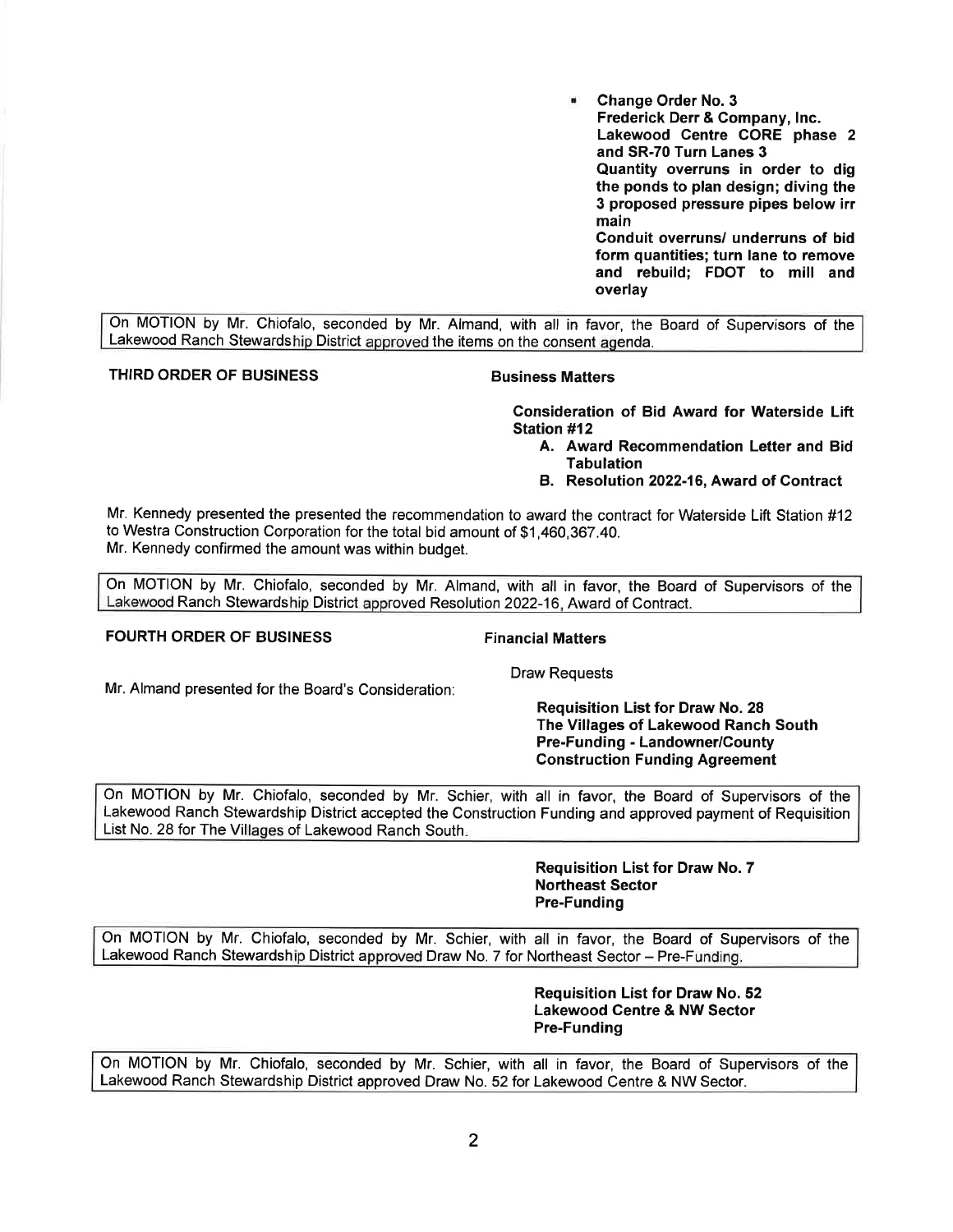#### **Requisition List for Draw No. 8 The Isles at Lakewood Ranch Ph 2 Series 2021 Bond**

On MOTION by Mr. Chiofalo, seconded by Mr. Schier, with all in favor, the Board of Supervisors of the Lakewood Ranch Stewardship District approved Draw No. 8, The Isles at Lakewood Ranch Ph 2.

> Requisition List for Draw No. 32 Lakewood Centre North Pre-Funding

On MOTION by Mr. Chiofalo, seconded by Mr. Schier, with all in favor, the Board of Supervisors of the Lakewood Ranch Stewardship District approved Draw No. 32, Lakewood Centre North - Pre-Funding.

# **FIFTH ORDER OF BUSINESS Compilation Report**

There were no comments to the financial statements.

**SIXTH ORDER OF BUSINESS STATES STATES STATES STATES STATES STATES STATES STATES STATES STATES STATES STATES STATES STATES STATES STATES STATES STATES STATES STATES STATES STATES STATES STATES STATES STATES STATES STATES S** 

**Attorney's Report** -

• **Status Report on Legislative Amendment** 

Mr. Whelan noted that the Boundary Amendment had passed the legislature and is currently awaiting transmittal to the Governor for signature.

**Manager's Report - No report** 

**Engineer's Report** – Mr. Kennedy presented for the Board's consideration:

• **Change Order No. 2 Frederick Derr** & **Company, Inc. Bourneside Blvd. South Phase 2 Addition of Monarch Acres utilities** 

On MOTION by Mr. Chiofalo, seconded by Mr. Almand, with all in favor, the Board of Supervisors of the Lakewood Ranch Stewardship District approved Change Order No. 2, Frederick Derr & Company, inc.

> • **Change Order No. 8 Ryangolf Corporation Blue Lake Road Add FOOT Type SP 12/5/9.5 (Traffic B); FOOT Group 6 Base; Stabilized Subgrade LBR 60; and Roadway Striping**

Mr. Kennedy noted that 90%+ of the cost is reimbursable.

On MOTION by Mr. Chiofalo, seconded by Mr. Almand, with all in favor, the Board of Supervisors of the Lakewood Ranch Stewardship District approved Change Order No. 8, Ryangolf Corporation.

### **Executive Director's Report**

### • **Executed Documents**

Ms. Ross presented a memo summarizing documents signed by her under the authority granted.

# **SEVENTH ORDER OF BUSINESS SUPERISTS Supervisor Requests**